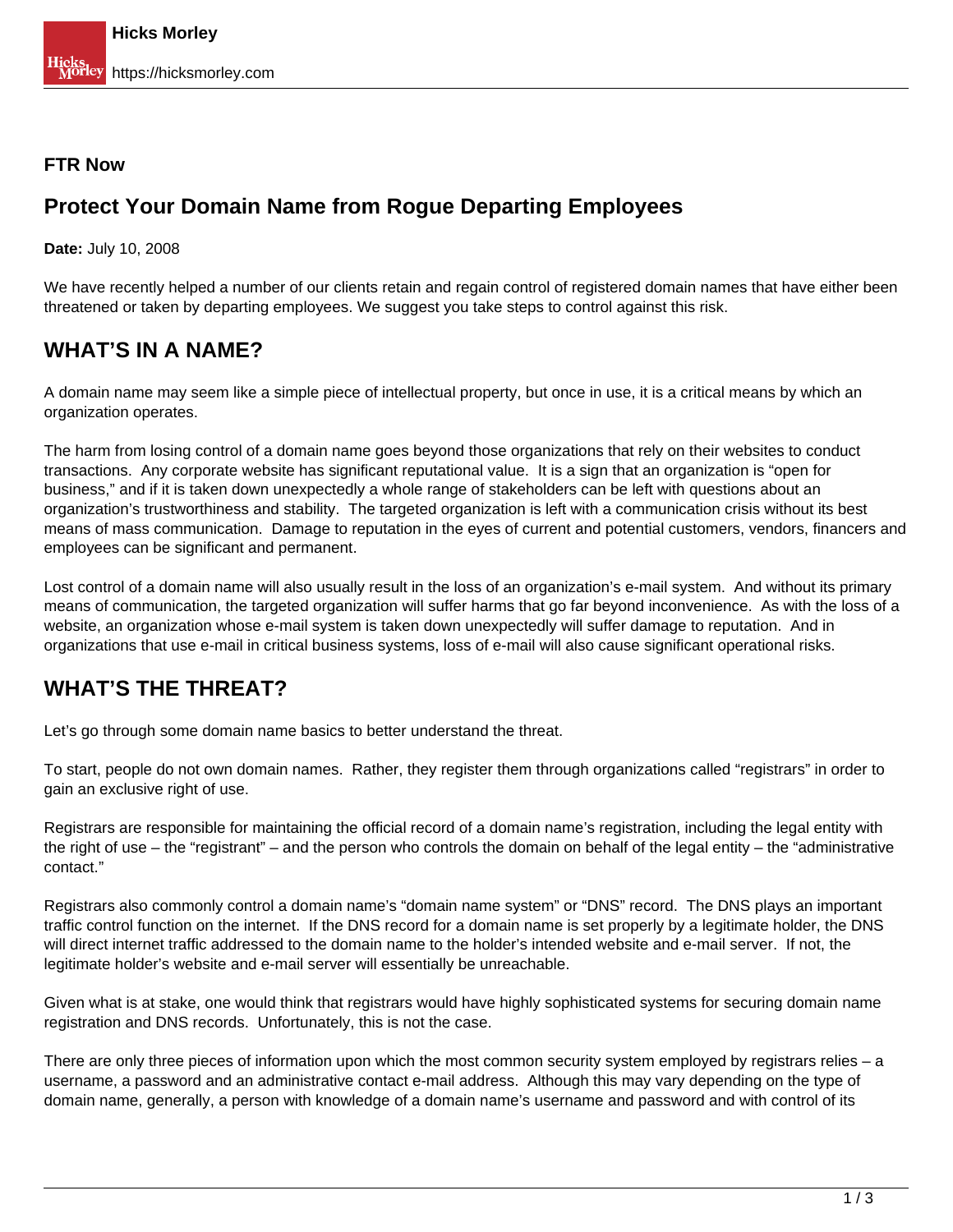administrative contact e-mail account can make critical changes to a domain name's registration and DNS records without any further proof of authorization. That is, a registrar will not ordinarily check with a second person or take other steps (like asking for proof of authorization by board resolution, for example) before a person with access to this security-sensitive information (normally the designated administrative contact) is allowed to transfer a domain name's registration to an unrelated company or entity. This means that authorizing the wrong person to act as an administrative contact is a major security gap for domain name control.

The following scenario is not hard to imagine.

A technical employee registers the domain name on behalf of his employer. He lists himself as the administrative contact or maybe even registers the domain in his own name. Nobody thinks twice about this because domain name administration is believed to be a technical matter, and when the employee is eventually terminated (in unpleasant circumstances) he takes the domain and his exclusive knowledge of all usernames and passwords with him.

The employer now has no control over the domain, and its corporate website and e-mail system (with 400 plus e-mail accounts) are exposed to a potential malicious attack. When the employer eventually discovers its predicament it appeals to its registrar, but the registrar stays neutral in property disputes and will only give control back to the employer if it receives a court order.

### **WHAT RIGHTS DO YOU HAVE IN YOUR DOMAIN NAME?**

Having a clear right to exclusive use of a trade name that corresponds with a corporate domain name can be a basis for regaining control of a stolen or lost domain name. If Hicks Morley, for example, discovered that a departed employee had registered "hicksmorley.com" in her name, it might be able to have the name transferred back into its name based on its longstanding use of the distinctive trade name "Hicks Morley" and its longstanding use of design marks that feature the words "Hicks Morley."

Although trade-mark protection is important, it may not be a sufficient basis for a remedy in all cases of domain name theft.

In fact, in most cases of departing employee domain name theft, a trade-mark claim (if it exists at all) will be secondary to a stronger claim based on control over the domain name itself. The primary claim in its essence is as follows: "(1) You registered it for us in the course of your employment, (2) had control of it for us, (3) had no authority to transfer it beyond our control for any purpose and (4) had a duty to give it back when we asked for it." This claim (which is based on legal obligations that flow from the employment contract and the law of trespass to property) is much stronger than a trade-mark claim because it does not depend on establishing of any of the prerequisites associated with a trade-mark claim such as distinctiveness and prior use in commerce.

As practitioners who practice in employment law and litigation and who do not advise on the specialized law of trade-marks, the point we wish to make is that the protection of your domain name is as much a matter of managing employees as it is managing intellectual property. If you can manage employees to lay the basis for the four-part claim we have described above, you will protect yourself from employee domain name theft.

### **WHAT ARE PRACTICAL STEPS FOR PROTECTING A DOMAIN NAME?**

There are many more things you should do to protect your domain name than we can cover in this bulletin, but by controlling for the risk of loss to a rogue departing employee you will close a significant security gap. In this regard, we have four suggestions.

1. Always ensure the domain is registered in the company name. From a registrar's view, you do not have any right to control a domain name for which you are not the "registrant," so an employee should never be allowed to register a